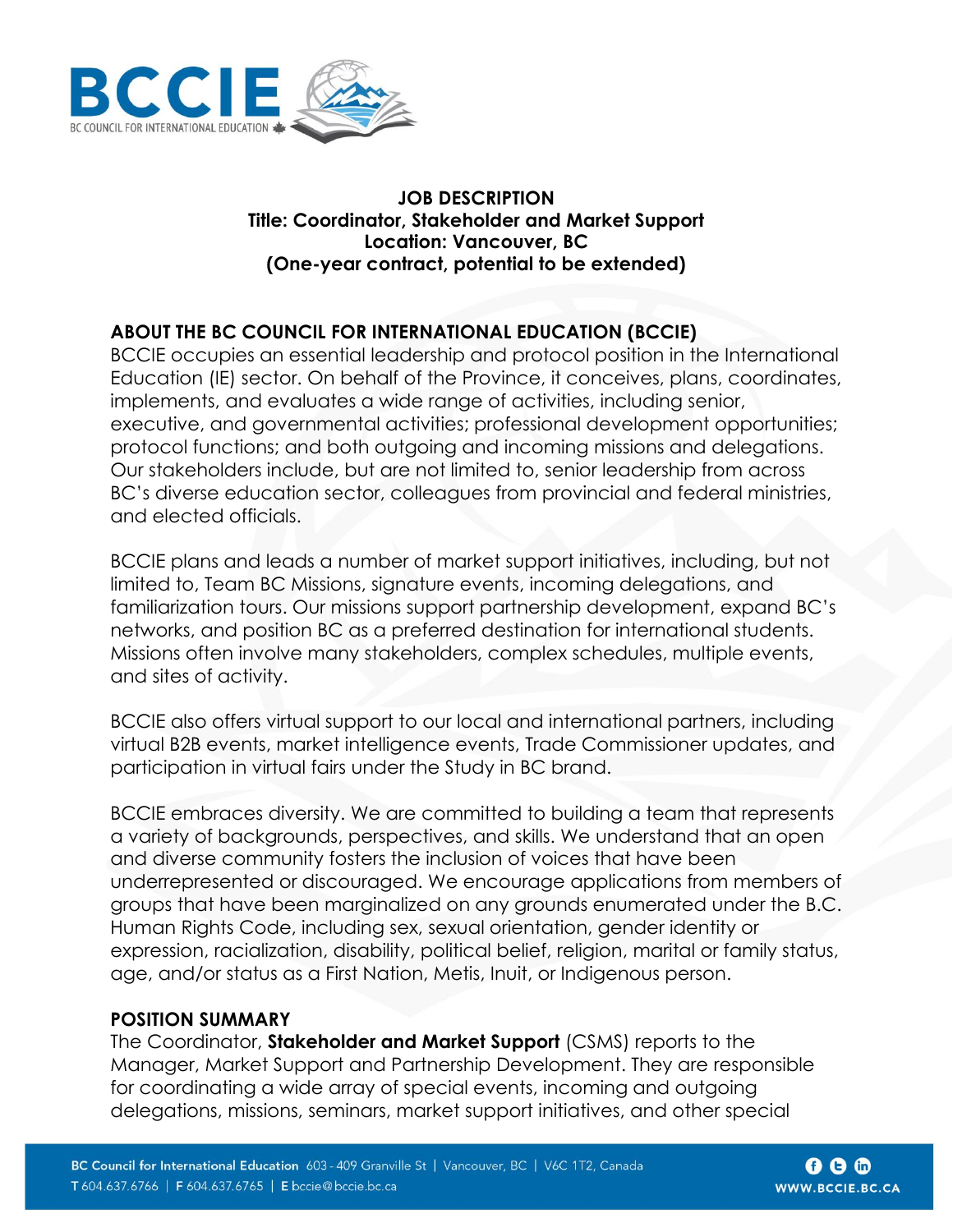

activities in support of the mission of BCCIE. The CSMS will also work closely with communications and other members of BCCIE to provide ongoing support and administration of the Study in BC website, BC Study Abroad website, and accompanying social media platforms.

This position is responsible for helping with the coordination of a broad range of activities including but not limited to:

- Team BC missions, including resources, logistics, planning, collateral, communication, implementation, report writing, and follow up.
- Incoming delegations and familiarization (fam) tours.
- Market Support activities such as market intelligence events, virtual and inperson recruitment fairs, etc.
- Key BCCIE programs such as the BC Study Abroad (BCSA) program, the UMAP National Secretariat, etc.
- Mission report writing for submission to BCCIE and designated government ministries for special government and/or contracted missions.
- Supports targeted engagement on the Latin America file with focused engagement, including the development and maintenance of key partners (e.g., government, trade commissioners, consular corps, and institutions).
- Support for the Manager and Director, External Relations on other market support activities, including coordination of signature events, conferences, and familiarization tours.

The Latin America portfolio accounts for approximately 30% of the position while supporting other general BCCIE events and activities accounts for approximately 70% of the position.

Fluency in Spanish and experience working in Latin America and/or familiarity with Latin American culture would be a significant asset.

#### **RESPONSIBILITIES**

With support and direction from the both the Manager, Market Support and Partnership Development and the Director, External Relations, the Coordinator, **Stakeholder and Market Support** undertakes the following:

### **Market Support**

Responsibility for the overall planning and choreography of outbound Team BC recruitment, including communications: air and ground transportation logistics;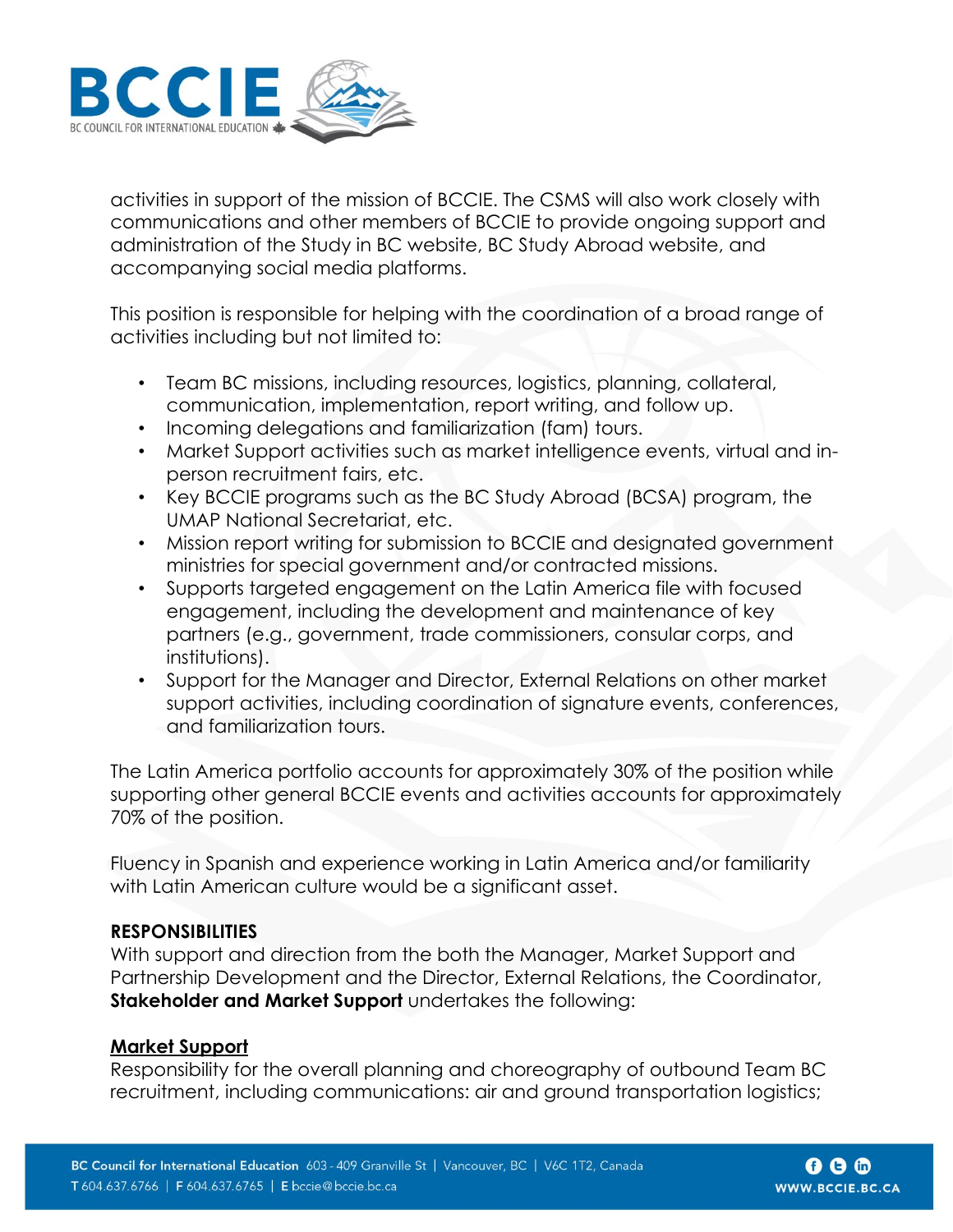

travel arrangements (e.g., visas, accommodation, and meal arrangements); meeting arrangements (e.g., translation and interpretation); protocol; branding; collateral and shipping needs; institutional and governmental liaison; predeparture briefing; report writing with recommendations; and budget reconciliation. This position is responsible for the planning, and may be required to travel, to support implementation of the mission. This position may also be required to support the planning and implementation of government missions.

This portfolio also includes the planning and implementation of virtual B2B meetings, market intelligence events, online trade commissioner updates, and participation in virtual fairs under the Study in BC brand.

### **Mission Planning**

With direction from the Director, External Relations, supports planning, logistics, and execution for BCCIE Latin America missions (in-person or virtual) and other initiatives as required. Duties include but are not limited to:

- Completing registrations for education fairs and other recruitment and marketing events for BCCIE team members; ensuring deadlines are noted and invoices for payment are received, payment is requisitioned and finalized.
- Ensuring appropriate marketing collateral is organized and itemized for local distribution or shipment to Team BC mission events.
- Organizing and arranging transport of display materials and promotional items for Team BC missions.
- Organizing and collecting BC school registrations for Team BC missions.
- Preparing final itineraries/schedules for missions and assisting in the collection of supporting materials for the trip, promotional items, maps, gifts, etc.
- Preparing pre-departure briefing materials for stakeholders and BCCIE team members participating in missions or overseas events.
- Collecting mission event statistics, feedback from BC team members and preparing the final mission report; responsible for ensuring all post-mission follow up are completed and documented.
- Updating activities and tracking progress for the timely completion of tasks and details related to carrying out successful Team BC missions overseas or local marketing events in BC.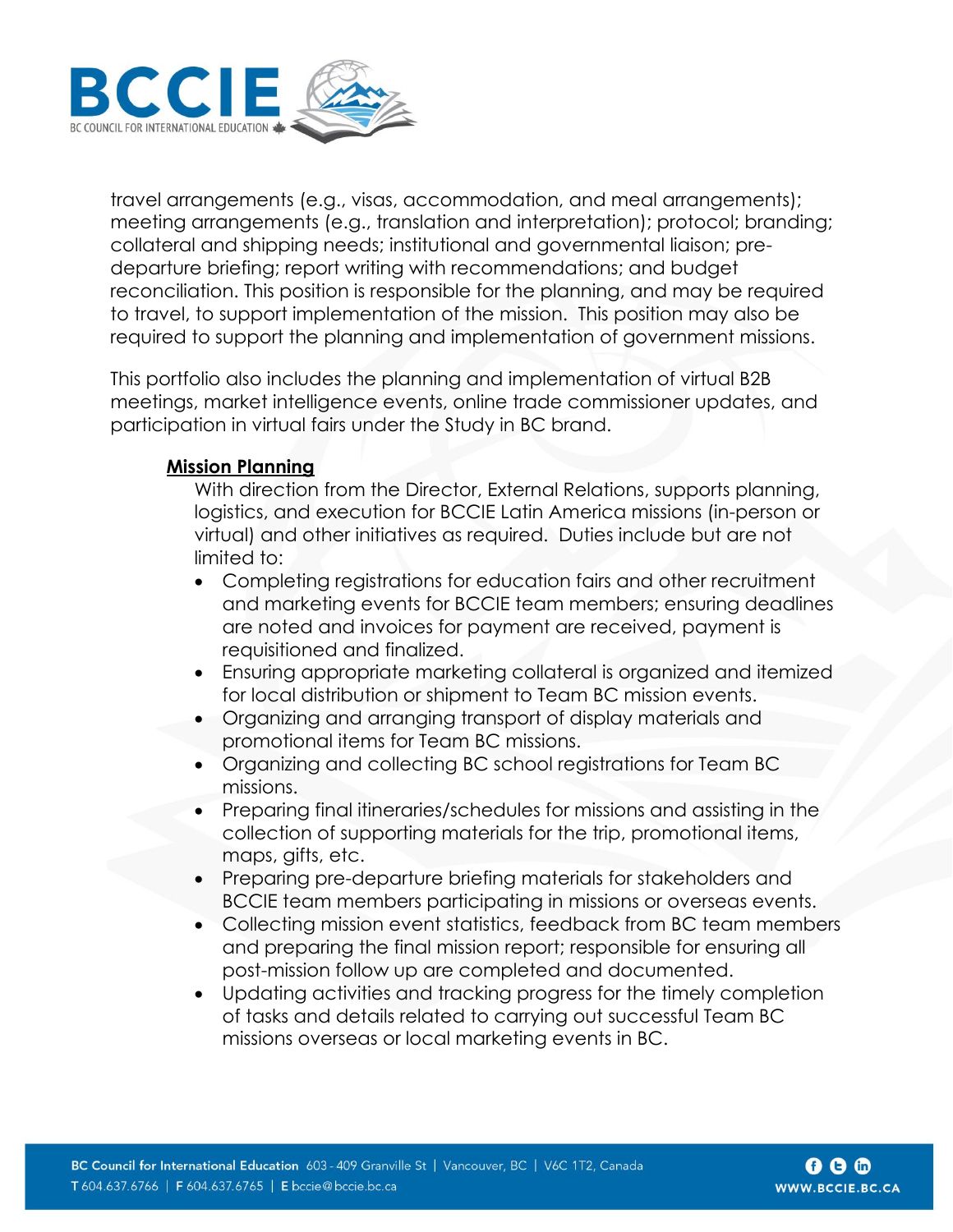

## **Familiarization Tours**

• Responsible for the organization and coordination of approved incoming familiarization tours, including research, preparation and communication of final itineraries/schedules, pre-departure briefing materials, and follow-up reports; liaison with stakeholders and delegates to confirm and manage expectations; and oversight of all communications and logistics

## **Social Media and Online Presence**

With direction from the Manager, Market Support and Partnerships, the Coordinator, Stakeholder and Market Support works with Communications as it relates to the administration and management of StudyinBC.com and BCstudyabroad.ca. Duties include:

- Curating culturally appropriate news content for the two websites.
- Coordinating BCCIE marketing 'in country' events for Study in BC.
- Developing market-specific online campaigns for the websites and social media platforms, including the annual StudyinBC and BCSA contest.
- Monitoring and updating StudyinBC and BCSA Facebook, Twitter, and other social media channels and responding to electronic and social media queries.
- Responding to general inquiries about studying in BC from students, parents, and agents via the StudyinBC accounts.
- Liaising with international students in BC involved in StudyinBC projects (including StudyinBC bloggers).
- Planning regularly scheduled reviews of StudyinBC.com and BCstudyabroad.ca to ensure content is up-to-date and relevant.
- Referring media requests to Communications.

# **UMAP National Secretariat and BC Study Abroad Consortium**

With the direction of Manager, Market Support and Partnership Development schedules liaison with the UMAP International Secretariat at VCC and implements recommendations for UMAP expansion across Canada as per the UMAP National Secretariat Strategic Plan.

- Promotes opportunities for study abroad, including increasing the number of BC post secondary institutions participating in the BC Study Abroad Consortium (BCSA).
- Works with the BCCIE Communications Team, to help profile the benefits of and opportunities to study abroad, through the BCSA website and social media platforms.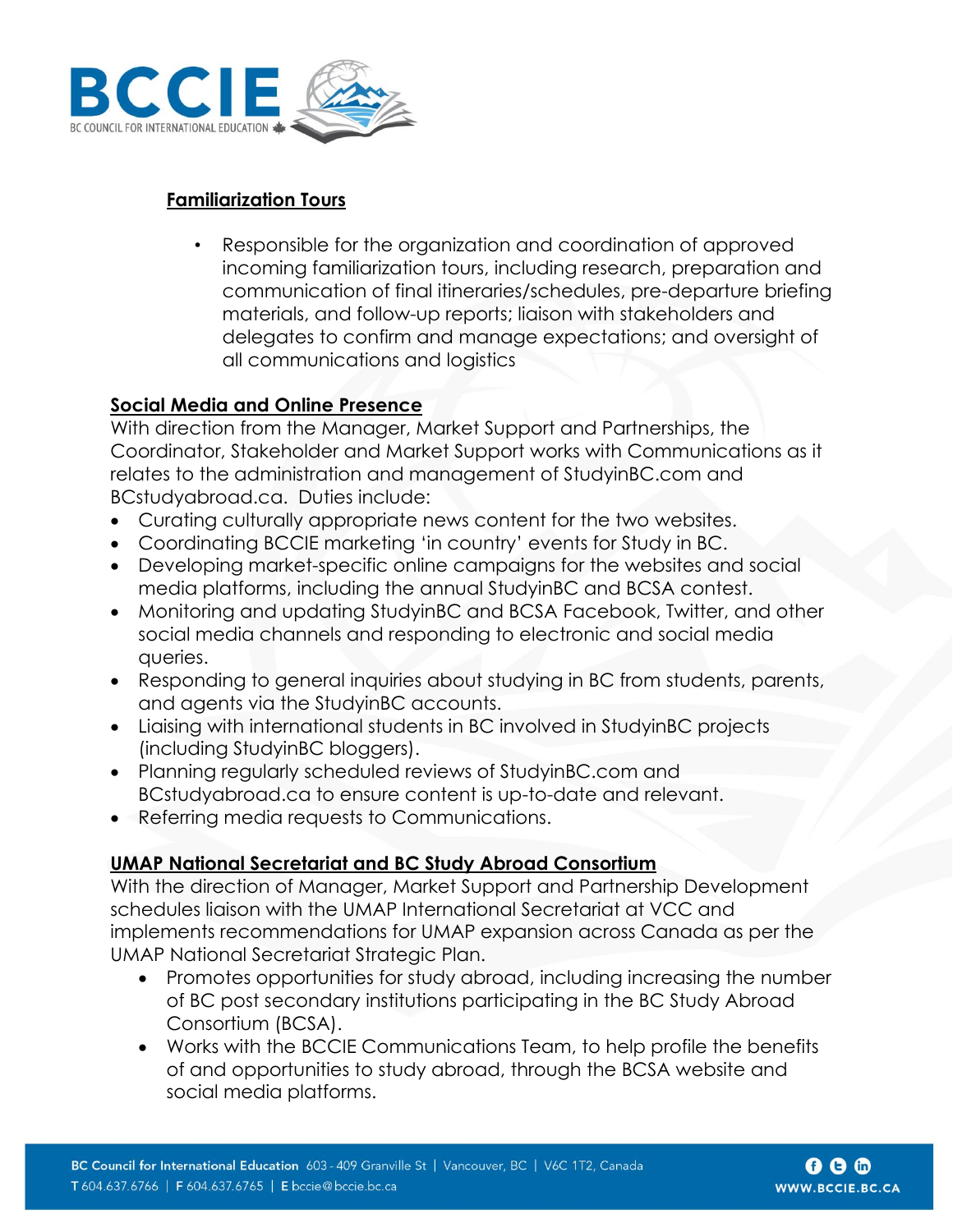

## **Partnership Maintenance and Development**

Partnership maintenance and development activities are initiated by the Director, External Relations and supported by the Manager, Market Support and Partnership Development. The Coordinator, Stakeholder and Market Support will:

- Assist with a range of partnership development activities.
- Support the development and maintenance of relations with international, national, and local governments, trade commissioners, consular corps, consortia, educational institutions, service providers, etc.

#### **Incoming Delegations**

- Organize and coordinate approved incoming delegations.
- Research, prepare, and develop communication of final itineraries/schedules, pre-departure briefing materials, and follow-up reports.
- Liaise with stakeholders and delegates to confirm and manage expectations and oversight of all communications and logistics.

### **Special Projects**

• From time to time, BCCIE is tasked with discrete projects and initiatives. With support and guidance from the Manager, Market Support and Partnership Development, this position will support these projects and initiatives as required.

### **Other responsibilities**

- Helps to formulate and implement coordination amongst Latin American consular corps(especially with the Pacific Alliance), and visiting delegations.
- Acts as main back-up support for the Executive Assistant.
- Acts as technical back-up during virtual professional development events and as extra support for in-person events when needed.
- Researches and collates information on specific activities in identified regions, as required.
- Coordinates incoming delegations and familiarization tours as appropriate.
- Supports additional BCCIE projects and programs as required.

### **SUPERVISION RECEIVED**

Reports to the Manager, Market Support and Partnership Development and receives detailed instructions on the assignment of new duties. Works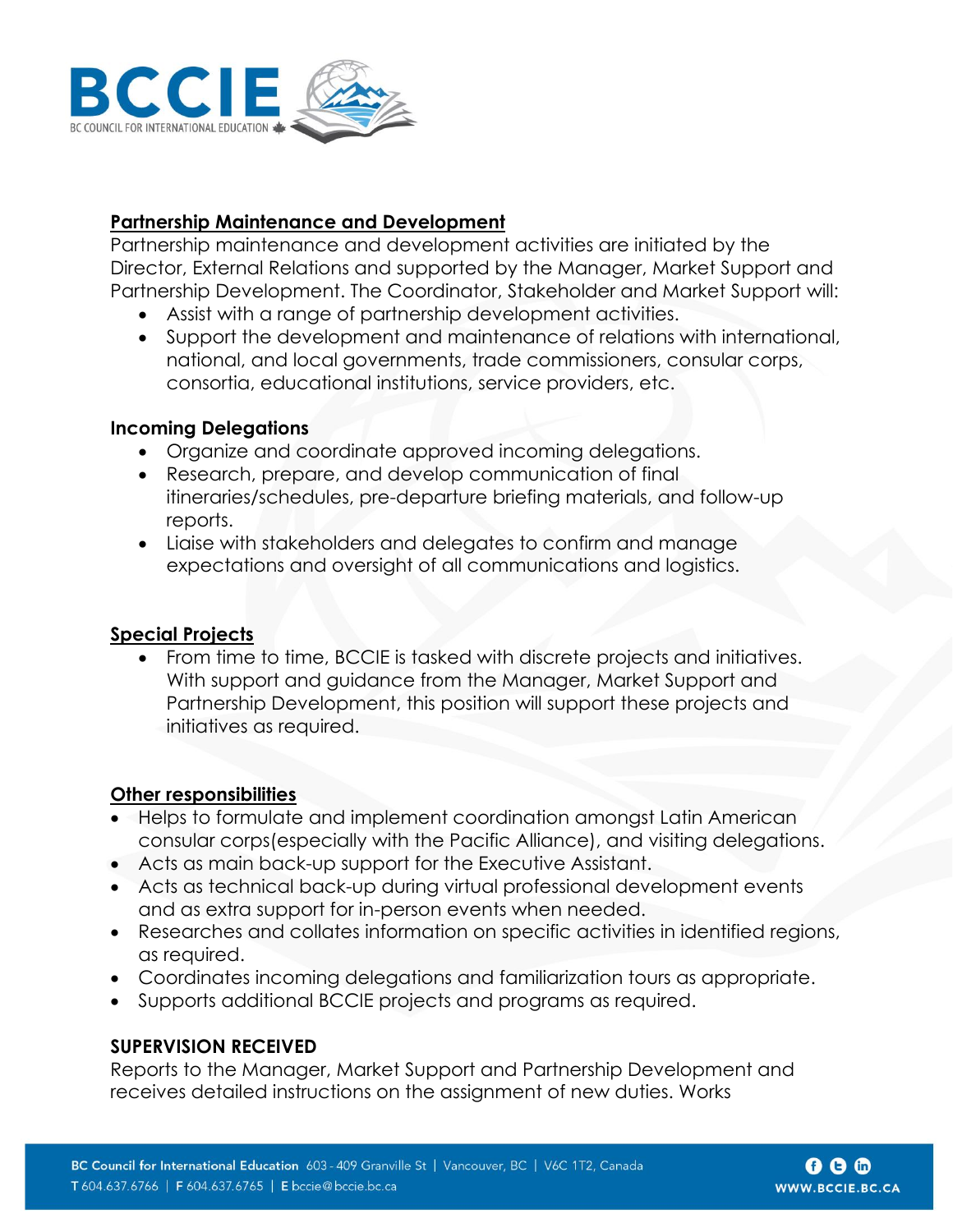

independently within established guidelines and procedures as outlined by the Manager. Works closely and cooperatively with other members of the BCCIE team. Exercises initiative, diplomacy, tact, resourcefulness, and sound judgement when representing BCCIE to students, stakeholders, institutions, government officials, community and business organizations, and internal/external partners. Position is subject to annual performance review.

### **REQUIRED QUALIFICATIONS**

- Post-secondary degree in addition to 1-2 years of event planning experience. Experience in international marketing or international education would be an asset. An equivalent combination of education, training, and experience will be considered.
- Exceptional planning skills, attention to detail, and ability to work independently in a fast-paced team environment.
- Advanced administrative and organizational skills with a demonstrated ability for accuracy and efficiency in multi-tasking and prioritizing work with minimal supervision to meet various concurrent deadlines, and to adapt to changing priorities and circumstances.
- Excellent command of English and exceptional written skills, including ability to write web content and short news stories for a variety of cultural audiences.
- Excellent interpersonal, diplomacy, problem-solving, conflict management, research, and cross-cultural communication skills.
- Knowledge and superior competency with Microsoft Office applications (e.g., Word, Excel, Powerpoint, Access, and Outlook) in a networked computer environment and web-based applications to produce reports, spreadsheets, and presentations.
- Demonstrated familiarity with social media channels (Facebook, Twitter, YouTube, LinkedIn, WhatsApp, etc.) as a marketing tool.
- Demonstrated familiarity with virtual meeting and video conferencing platforms (e.g., Zoom, Bluejeans, B2B to Go, Swoogo, MSTeams, GoToMeeting, Slack, Webex, etc.).
- Experience with Google Analytics and Hootsuite social media and website monitoring tools or other equivalent tools.
- Understanding and working knowledge of marketing and communications as it relates to website production and promotional campaigns.
- **Must be legally entitled to work in Canada**